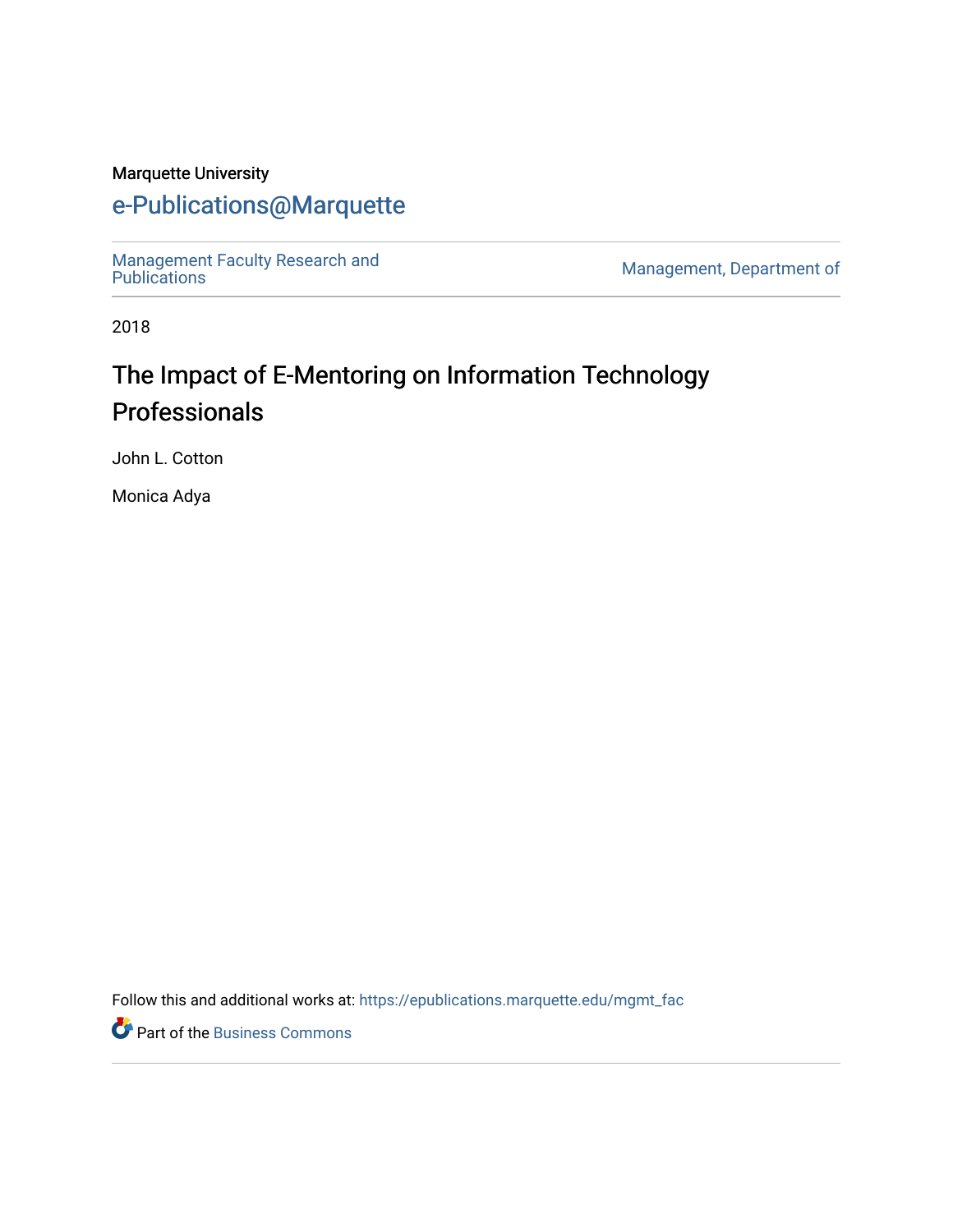#### **Marquette University**

# **e-Publications@Marquette**

# *Management Faculty Research and Publications/College of Business Administration*

*This paper is NOT THE PUBLISHED VERSION;* **but the author's final, peer-reviewed manuscript.** The published version may be accessed by following the link in the citation below.

*Proceedings of the 2018 ACM SIGMIS Conference on Computers and People Research*, (2018): 119-122. [DOI.](https://dl.acm.org/citation.cfm?doid=3209626.3209715) This article is © ACM and permission has been granted for this version to appear in [e-](http://epublications.marquette.edu/)[Publications@Marquette.](http://epublications.marquette.edu/) ACM does not grant permission for this article to be further copied/distributed or hosted elsewhere without the express permission from ACM.

# The Impact of E-Mentoring on Information Technology Professionals

John Cotton Department of Management, Marquette University, Milwaukee, WI Monica Adya Department of Management, Marquette University, Milwaukee, WI

## ABSTRACT

Our research examines the impact of virtual mentoring, or E-mentoring. We surveyed 133 IT professionals as to their experiences as protégés. We asked them about their mentoring relationships, as well as job and career outcomes, and the extent to which they interacted with the mentor virtually. We predicted that E-mentoring would lead to less effective mentoring relationships, less mentoring satisfaction, and lower career outcomes, and that these effects would be moderated by age (millennial protégés versus older protégés). We found few effects, other than lower satisfaction with E-mentoring relationships. The results suggest that E-mentoring can be as effective as face-to-face mentoring. However, few in our sample had completely virtual mentoring relationships, so it may still be possible that E-mentoring with almost no face-to-face interaction may be less effective.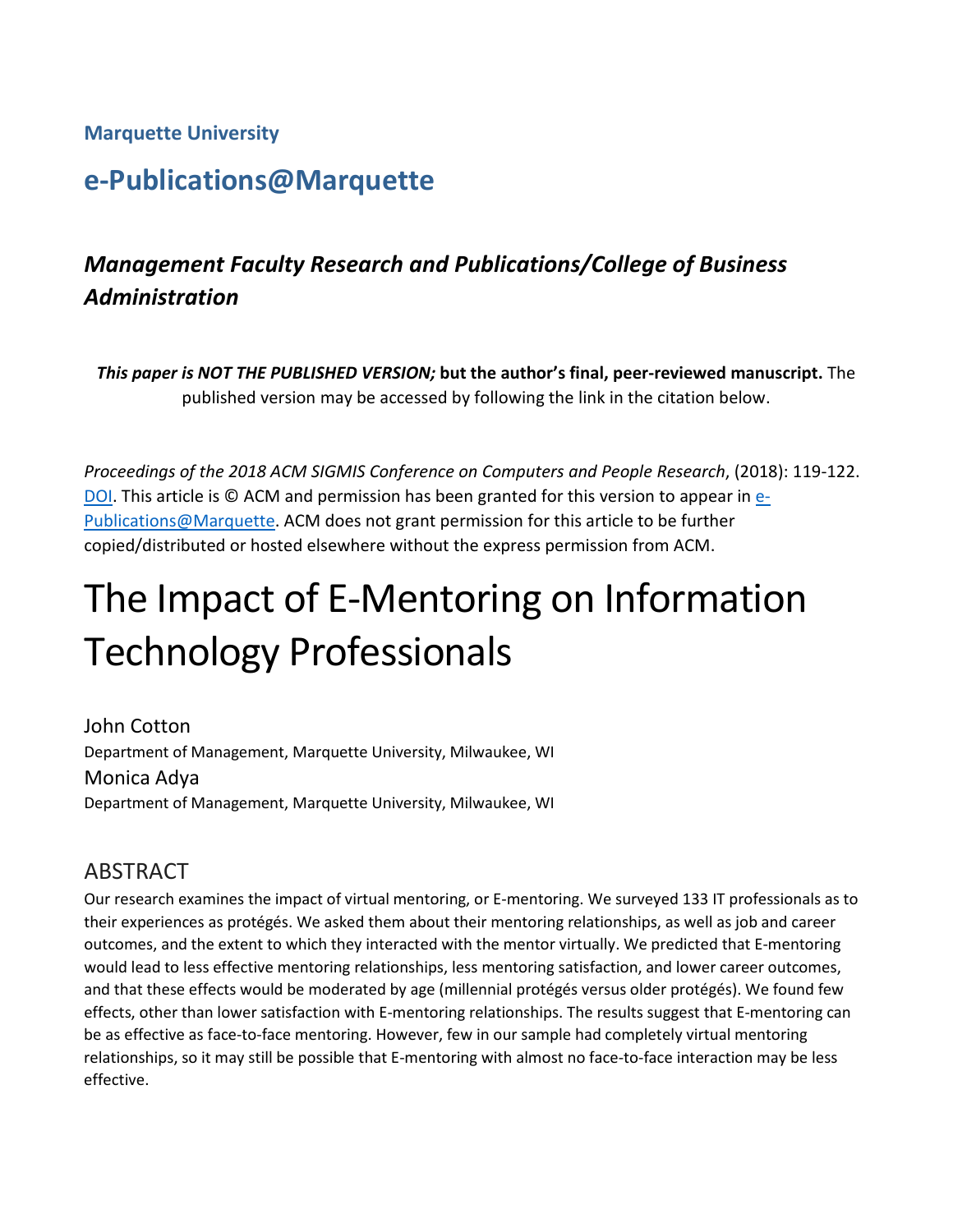# CCS CONCEPTS

Social and professional topics  $\rightarrow$  Computing profession  $\rightarrow$  Employment Issues; Computing occupations

# Keywords

Mentoring; Virtual Communications; Millennials

## 1 INTRODUCTION

The topic of mentoring has developed into a rich research area, demonstrating how mentoring relationships can have an impact on a variety of career outcomes. Mentoring is found to promote salaries, promotions, improved work performance, new career roles, and enhanced skills. Mentorship eases socialization and acculturation of new employees [14] and expands social and professional networks [9]. At the firm level, mentoring increases job satisfaction, organizational commitment, and employee retention [16]. Whereas similar benefits are expected to accrue for information technology (IT) professionals, the benefits of mentoring in such individuals has only been examined as a peripheral issue.

#### 1.1 E-Mentoring

E-mentoring can be thought of as a continuum, from completely face-to-face interactions to completely virtual interactions, where the mentor and protégé never physically meet. Given the technology of today's environment, completely face-to-face interaction is probably rare. Even close relationships will involve email, texting or other communication technologies. However, most mentoring relationships have a significant face-toface component. But, what happens as this component shrinks, or disappears entirely? Is a mentor and his/her impact the same when the relationship occurs via Skype, e-mail and other technologies? There have been a number of instances where virtual relationships have been found to be unsatisfactory, or at least less efficient than face-to-face interactions.

For example, Grenny and Maxfield [7] reported a survey of 1,100 on-site and remote employees. They found that remote employees were more likely than onsite employees to report feeling left out and less supported. The conclusion has been that virtual relationships are more difficult to develop and maintain but can be successful.

What about virtual mentoring or e-mentoring? Because protégés are not geographically restricted in finding mentors, ementoring allows potential protégés to expand the potential pool of mentors [8]. Research has demonstrated that e-mentoring can increase knowledge [2][4], communication skills [1], and teamwork skills [5]. However, this research has generally compared e-mentoring with no mentoring. How does ementoring compare with face-to-face mentoring? Does ementoring affect the mentoring relationship? If so, how?

## 1.2 Protégé Demographics

A demographic of interest with e-mentoring is age. The millennial generation (born between 1985 and 2000) has consistently demonstrated a greater understanding and talent with technology in comparison to older workers. Twenge and colleagues [15] argued that "the constraints of time, space and physicality that previous generations were raised with do not exist for Millennials in the same way". In a conceptual paper on Ementoring, Neely, Cotton and Neely [10] hypothesized that Millennials should be more likely to attempt ementoring and should also be more effective in managing mentoring in this fashion. (Other demographics were also examined in this study, but we have not finished those analyses, and because of space limitations, we are only reporting age effects. The findings thus far for other demographics are similar.)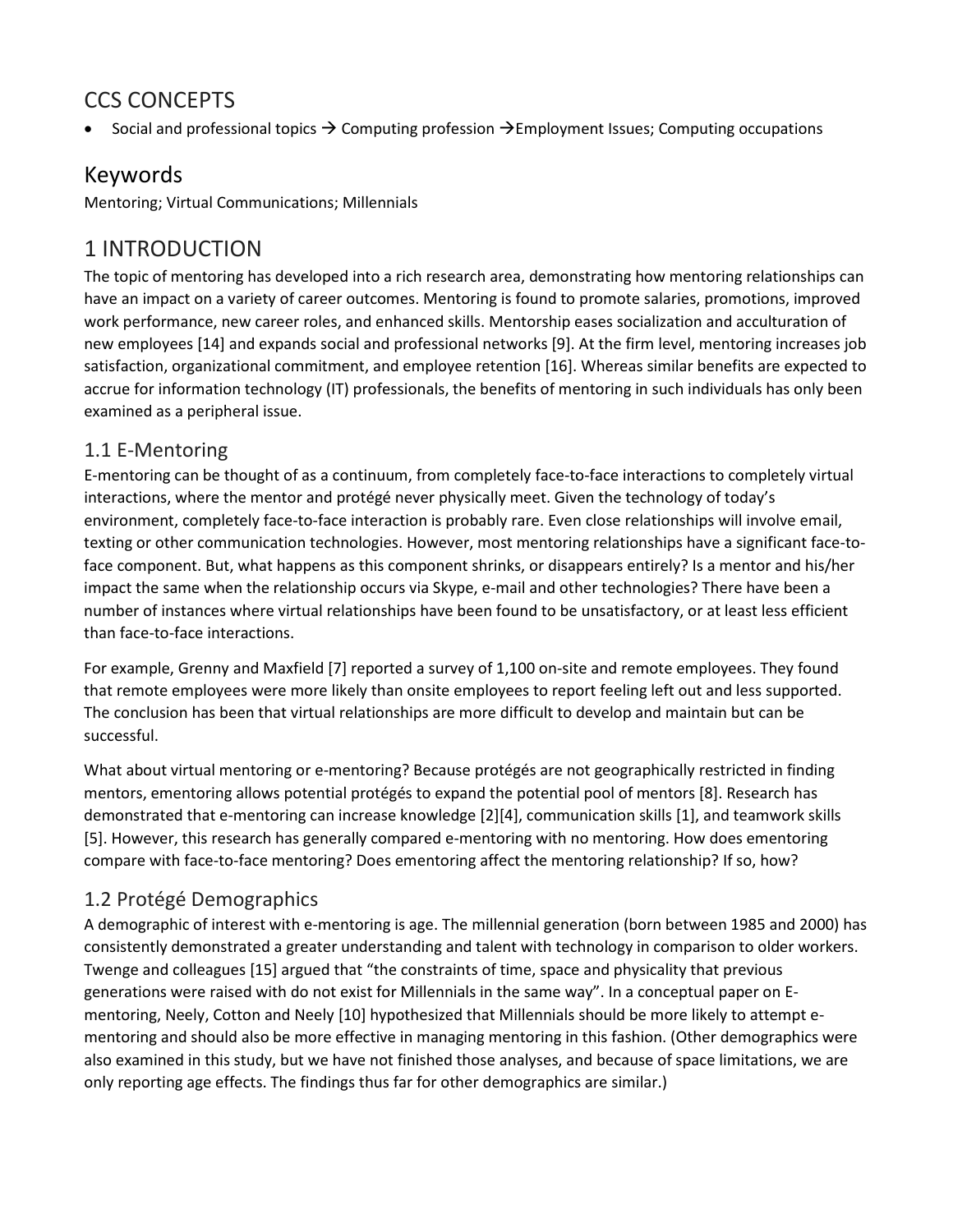#### 1.3 Hypotheses

The discussion above leads to the following hypotheses related to the adoption of E-mentoring:

H1: E-mentoring will be as effective as face-to-face mentoring with regard to career-oriented mentor relationships, but less effective than face-to-face mentoring with regards to psychosocial mentor relationships.

H2: E-mentoring will be less effective than face-to-face mentoring with regards to satisfaction with the mentor relationship.

H3: E-mentoring will be less effective than face-to-face mentoring with regards to job and career outcomes.

H4: Millennials in IT careers are more likely to benefit from e-mentoring than other generations.

# 2 METHODS

#### 2.1 Respondents

The authors employed a Qualtrics survey of their own design. To be included in the sample the respondent must have had an IP address within the United States, be currently employed (not retired or seeking employment) as an IT professional and have a mentor currently or in the past. In addition, several questions were inserted into the survey designed to indicate if the respondents were paying attention to the questions or simply answering at random. A total of 139 responses met these requirements. However, six respondents did not answer the question regarding e-mentoring, so 133 responses were utilized for the analyses involving this variable.

#### 2.2 Questionnaire

#### 2.2.1 Demographics

Respondents were asked which range encompassed their current age (18-25, 26-35, 36-45, 46-55, 56-65, above 65). Ages ranged from 26 to more than 65, with a median of 36-45 years and a mode of 36-45 years (33%). In terms of gender, 56% were male, 43% female and 1% (1 respondent) indicating another identity. In terms of race, 71% reported themselves as Caucasian, 10.8% African American, 8.6% Hispanic, 8.6% Asian/Pacific Islander, and 1% (1 respondent) American Indian. Respondents were asked their level of education, ranging from high school diploma to doctorate. Of the sample, 7.2% had high school diplomas, 13.7% had associate degrees, 55.4% had bachelor's degrees, 20.1% had master's degrees, 2.9% had doctorates and 1 respondent indicated "other".

#### 2.2.2 E-Mentoring

In the questionnaire, respondents were asked, "to what extent do you and your mentor meet face-to-face as opposed to virtually (e.g., using videoconferencing, e-mail, phone call or other technology mediated communications)?" The respondents could indicate their mentoring interactions on a scale from 0-100, where 0 indicated completely face-to-face interactions and 100 indicated completely virtual interaction. The sample varied across the entire scale, with 12 respondents (7.8%) reporting complete faceto-face interaction, and 4 respondents (2.6%) indicating complete virtual interaction and the rest in between. However, interaction tended to skew towards the face-to-face extreme, with the mean and median both around 37. We created a variable where the responses were broken into quartiles, with the breaks occurring at 15, 37 and 53, indicating that the distribution was skewed towards the face-to-face extreme but there was a significant amount of virtual mentoring as well. This 4-level variable was employed in the regression analyses.

#### 2.2.3 Mentoring Relationship

The mentoring relationship was assessed through a series of scales designed to assess various functions completed by the mentor. These functions included six psychosocial functions (being a role model, social,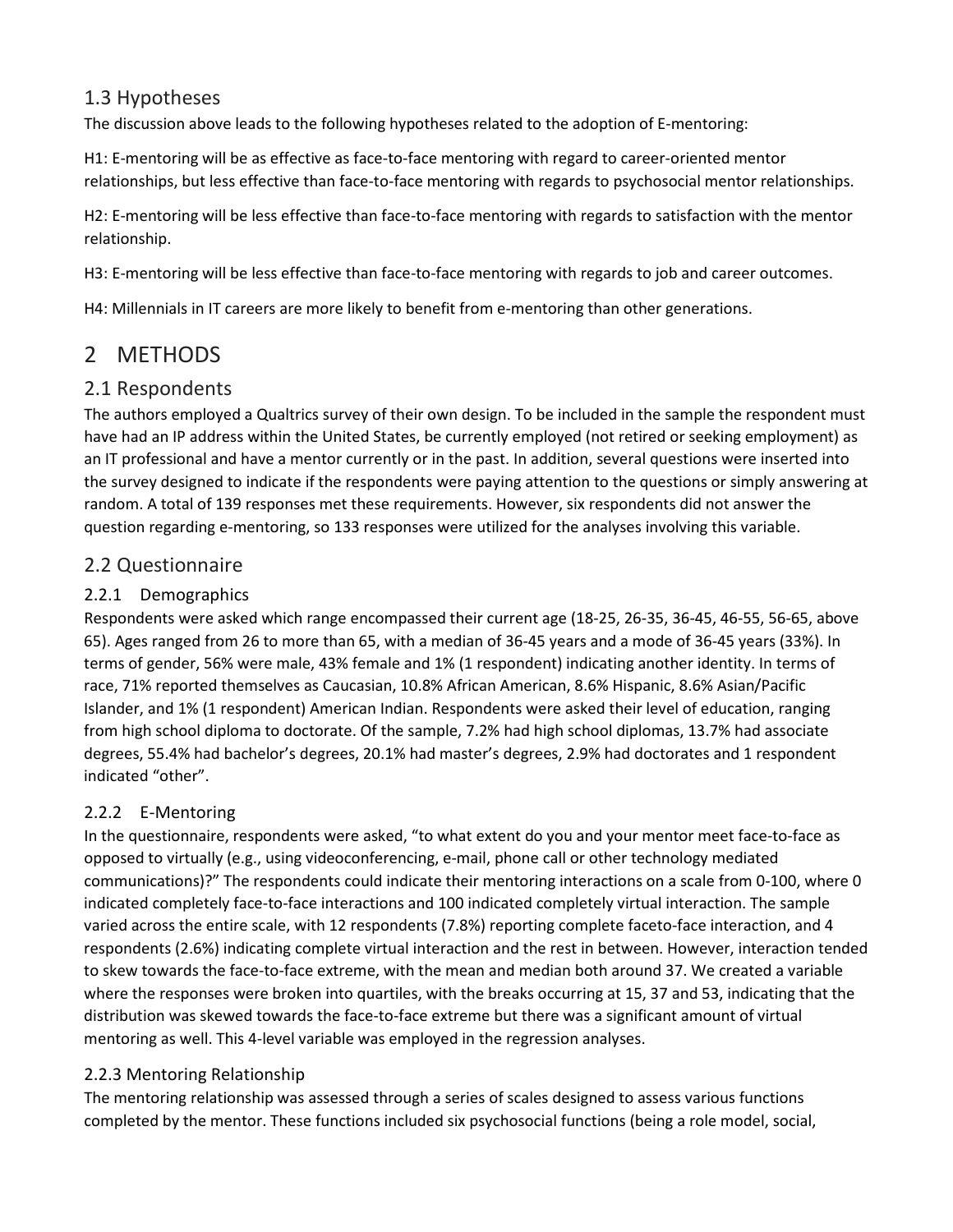counseling, friendship, acceptance, acting like a parent) and five career functions (sponsorship, challenging assignments, providing protection, giving exposure, coaching). In addition, there was a four-item measure of mentor satisfaction. These measures of mentor functions have been employed previously [13]. The reliability of the psychosocial scales was reasonable, with Cronbach alphas of 0.85 (Role Model), 0.92 (Social), 0.93 (Acting like Parent), .73 (Counseling), 0.82 (Friendship), 0.89 (Acceptance). The reliability of the career functions was also acceptable, with Cronbach Alphas of .80 (Sponsorship), 0.89 (Challenging Assignments), 0.73 (Providing Protection), 0.85 (Giving Exposure), and 0.88 (Coaching). The mentor satisfaction scale had a reliability of 0.80.

#### 2.2.4 Job and Career Outcomes

The dependent variables assessed included Occupational Commitment, Organizational Commitment, Turnover Intentions, Career Satisfaction and Job Satisfaction. Occupational Commitment was assessed using scales from [11], measuring affective commitment (six items) and continuance commitment (six items). The reliability coefficients for these scales were 0.86 and 0.81, respectively. Organizational commitment was assessed using scales from [11], measuring affective organizational commitment (six items) and continuance organizational commitment (six items). The reliability coefficients for these scales were 0.79 and 0.78, respectively. Turnover intentions were measured with a three-item scale from [10]. Its Cronbach alpha was 0.79. Career satisfaction was assessed by a five-item scale developed by [6]. The reliability of that scale was 0.93. Job satisfaction was assessed by agreement or disagreement with a single item, "Overall, I am satisfied with my job".

#### 3 FINDINGS

Because an interaction was predicted between E-mentoring and age, the hypotheses were tested by regressing the mentoring functions and other outcomes on both the e-mentoring scale (broken into the four quartiles) and whether the protégé was a millennial (under 35) or older. We predicted that the careeroriented mentoring functions would be unaffected by ementoring, but the psychological support functions would suffer with ementoring in comparison to more of a face-to-face environment. Only one of the five career-oriented functions were marginally related to e-mentoring, age, or the interaction of these. The function of "protecting the protégé" was marginally significant (F=2.77, p<.07). Examining the individual predictors shows that this effect was due to age (t=2.34, p<.03) and not E-mentoring. Of the psychological support functions, being social (F=3.95, p<.03), being a parent (F=4.25, p<.02), and showing acceptance (F=5.39, p<.01) all had significant effects. With the first two, age was the significant predictor (t=2.68, p<.01; t=2.62, p<01), while for showing acceptance, E-mentoring had the significant effect (t=3.24, p<.01).

In regard to satisfaction with the mentoring relationship, the regression was highly significant (F=8.71, p<.001). The individual betas showed that this effect was due to the E-mentoring variable (t=4.17, p<.001). As mentoring became more virtual, satisfaction with the mentoring relationship went down.

In terms of other career outcomes (job satisfaction, commitment, etc.), E-mentoring had no impact. This suggests that the influence of E-mentoring is only on the mentoring relationship and has little carry-over to other outcomes.

Across all the analyses, the interaction of E-mentoring and age was not significant.

## 4 CONCLUSIONS

In terms of our hypotheses and examination of E-mentoring, significant effects were infrequent. As academics looking to prove our hypotheses, this lack of significance is disappointing. However, for mentors and protégés thinking of virtual mentoring, these effects are both positive and exciting. The results suggest that E-mentoring provides essentially the same mentoring relationship quality, and equal effects with regards to job and career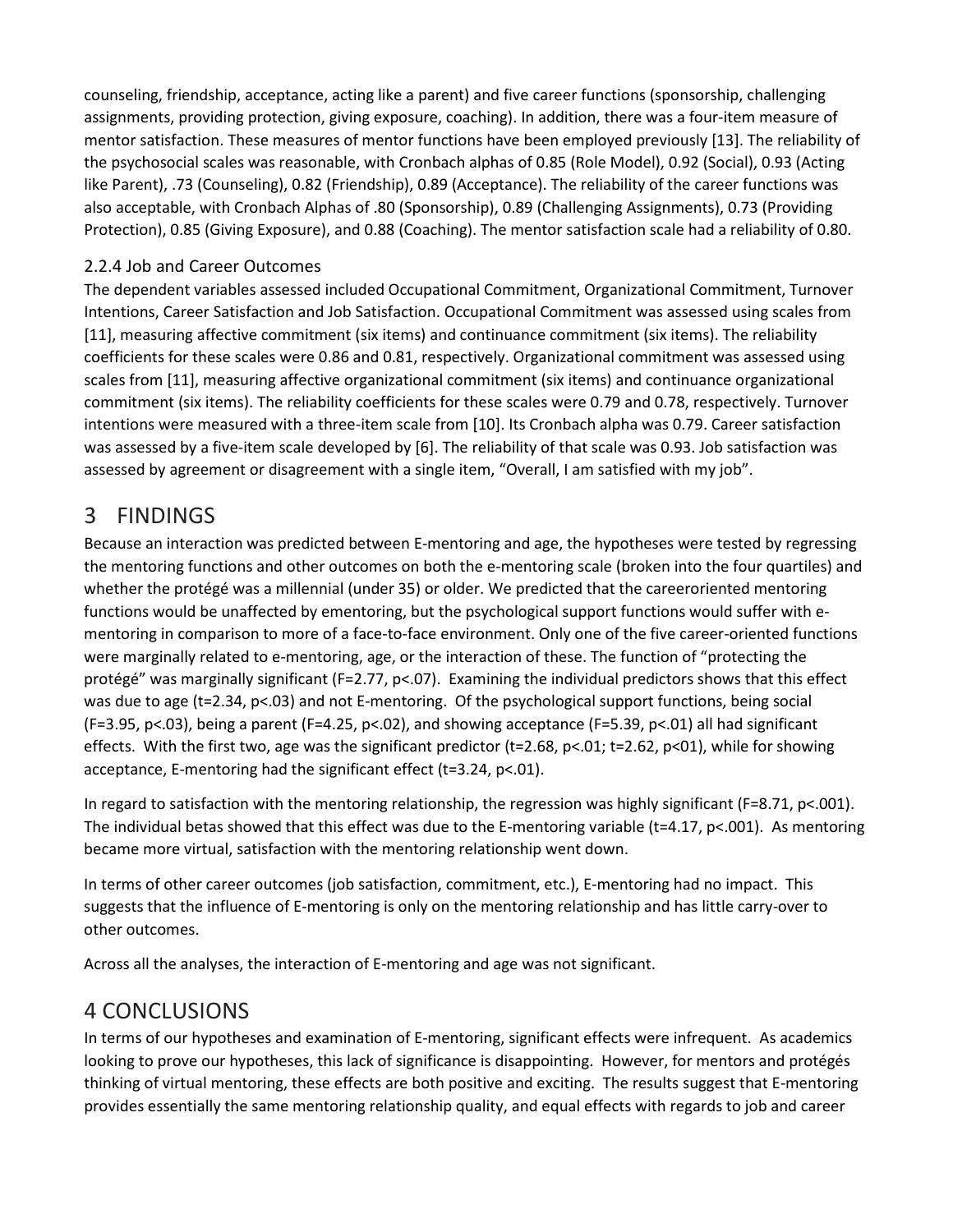outcomes. Since it would seem unlikely for E-mentoring to be *more* effective than face-to-face mentoring, these results are about as positive as one could expect.

The one area in which E-mentoring was less effective was in terms of satisfaction with the mentoring relationship. Even though the E-mentoring appeared to provide similar support for protégés, they were not as satisfied with the virtual relationship. It may be that there are other outcomes we did not assess that are less effective with E-mentoring. Or, it may be that E-mentoring is successful, but is more work, or intrinsically less satisfying than face-to-face relationships.

One concern with the findings is that we examined the entire continuum of E-mentoring, and not just the extreme, which would be completely virtual E-mentoring. We divided our range of E-mentoring into four equal parts, and the most extreme quartile included the scores of 54-100 on the 100-point scale. It may be that we need a stronger, more refined comparison where primarily virtual E-mentoring is examined. As an ad hoc analysis we tried comparing the top 25% with the remaining 75% and found few effects. It might be possible to find effects looking at the top 10%, but we had too few respondents to perform statistical tests. Future research could see if E-mentoring becomes less effective if it is almost entirely conducted virtually.

A limitation of the current study is that it examines the responses of IT professionals. If any employee group would be ready and able to conduct E-mentoring, this would be the group. Surveying members of other professional groups might find that E-mentoring is less effective in a variety of ways.

Overall, at this point, the evidence suggests that E-mentoring is an effective approach to mentoring IT professionals. Given the ability to expand the potential pool of mentors for professionals, these results suggest that E-mentoring should be encouraged.

## **REFERENCES**

- [1] Adams, G., & Crews, T. B. (2004). Telementoring: A viable tool. Journal of Applied Research for Business Instruction, 2(3), 1–4.
- [2] Allen, T.D., Eby, L.T., Poteet, M.L., Lentz, E., & Lima, L. (2004). Career benefits associated with mentoring of protégés: A meta-analysis. Journal of Applied Psychology, 89, 127-136.
- [3] Carmel, E. & Agarwal, R. (2001). Tactical approaches for alleviating distance in global software development. IEEE Software, 18, 22-29.
- [4] de Janasz, S. C., & Godshalk, V. M. (2013). The role of e-mentoring in protégés' learning and satisfaction. Group and Organization Management, 38(6), 743–774.
- [5] Gajendran, R. S., & Harrison, D. A. (2006). The good, the bad, and the unknown about telecommuting: Metaanalysis of individual consequences and mechanisms of distributed work. Academy of Management Proceedings, 2006, (1) D6.
- [6] Greenhaus, J.H., Parasuraman, S, & Wormley, W.M. (1990). Effects of Race on Organizational Experiences, Job Performance Evaluations, and Career Outcomes. Academy of Management Journal, 33, 64-86.
- [7] Grenny, J., & Maxfield, D. (2017). A study of 1,100 employees found that remote workers feel shunned and left out. Harvard Business review, November 2.
- [8] Fodeman, D. (2002). Telementoring. Technology and Learning, 23(4), 28-30.
- [9] Headlam-Wells, J., Gosland, J., & Craig, J. (2005). "There's magic in the web": e-mentoring for women's career development. Career Development International, 10(6/7), 444–459.
- [10] Irving, P.G., Coleman, D.F., & Cooper, C.L. (1997). Further assessments of a three-component model of occupational commitment: Generalizability and differences across occupations. Journal of Applied Psychology, 82, 444-452.